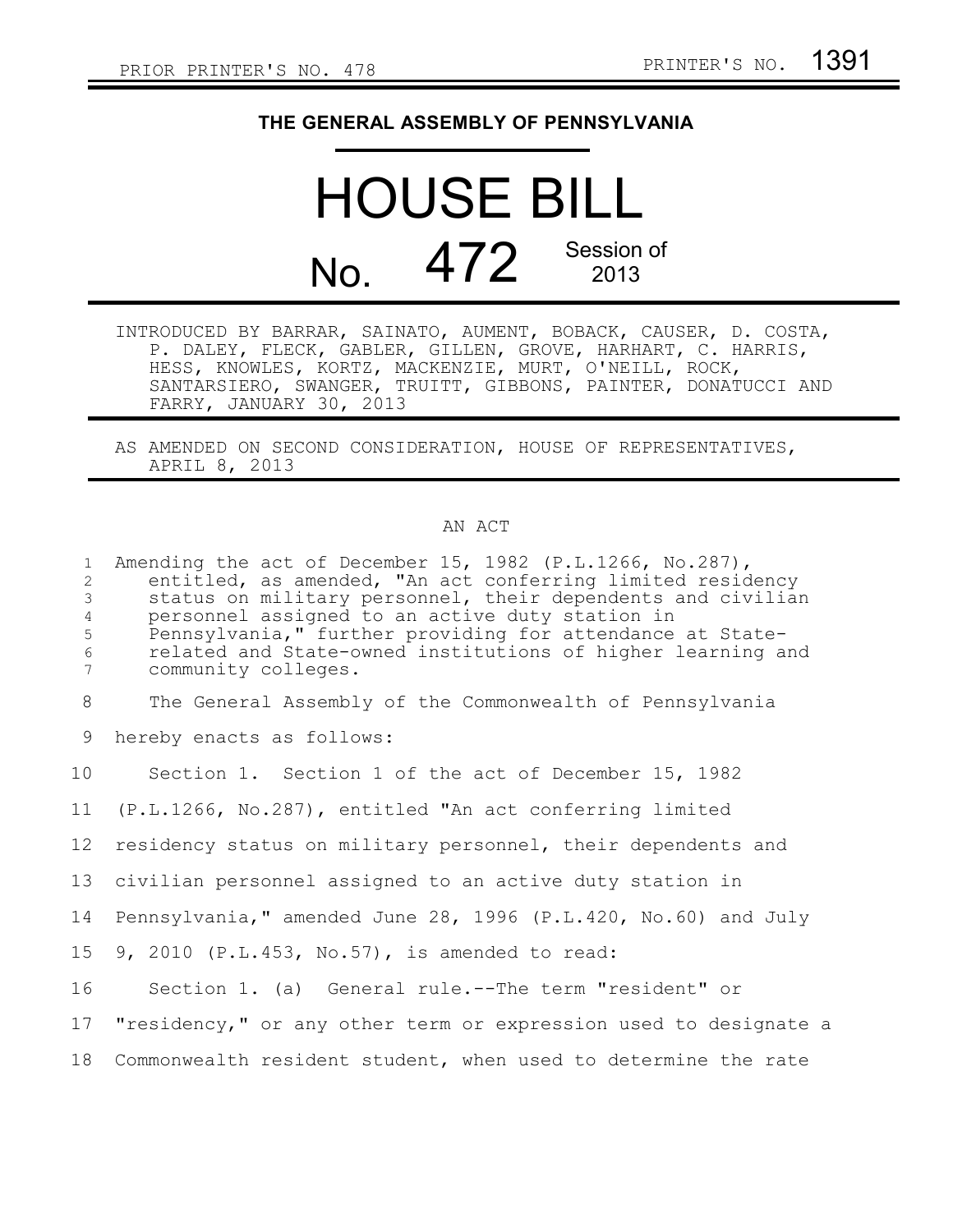of tuition to be charged students attending community colleges, State-related and State-owned institutions of higher learning shall be construed to mean and include any veterans, their spouses and dependent children who do not currently reside in Pennsylvania. The term shall also be construed to mean and include military personnel [or their dependents], their spouses and dependent children who are assigned to an active duty station in Pennsylvania and who reside in Pennsylvania and any civilian personnel [or their dependents], their spouses and dependent children employed at a Department of Defense facility who are transferred to Pennsylvania by the Department of Defense and who reside in Pennsylvania. [Military] 1 2 3 4 5 6 7 8 9 10 11 12

 (a.1) State-related or State-owned institutions.-- Veterans, their spouses and dependent children, military personnel [and their dependents], their spouses and dependent children and civilian personnel [and their dependents]**,** their spouses and dependent children who are admitted to [a community college or] a State-related or State-owned institution shall be charged resident tuition rates provided that the student is a resident under this section on the first day of the semester or term of the [college or] institution. 13 14 15 16 17 18 19 20 21

(a.2) Community colleges.--Veterans, their spouses and dependent children, military personnel, their spouses and dependent children and civilian personnel, their spouses and dependent children who are admitted to a community college shall be charged the local sponsor rate provided that the student is a resident under this section on the first day of the semester or term of the college. (a.3) Distance learning tuition.--A community college, State-related or State-owned institution of higher learning 22 23 24 25 26 27 28 29 30

20130HB0472PN1391 - 2 -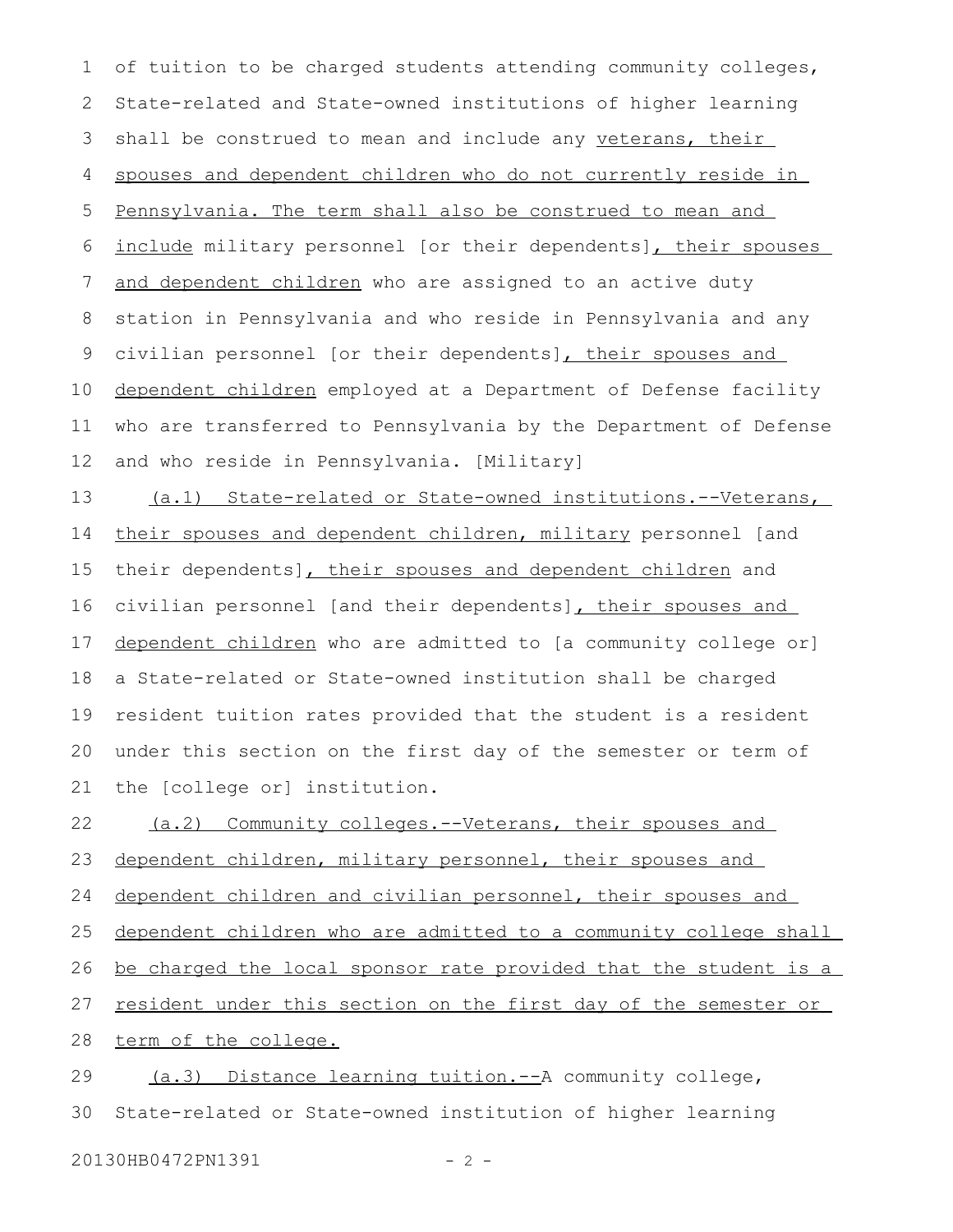[may] shall charge resident tuition rates to any active military personnel and their dependents who are taking college courses or receiving other education services through the Internet or by other electronic means. 1 2 3 4

(A.4) ADDITIONAL ELIGIBILITY.--A CHILD, A SPOUSE OR A SURVIVING SPOUSE WHO IS ELIGIBLE TO RECEIVE BENEFITS UNDER 38 **<--** 5 6

U.S.C. CH. 35 (RELATING TO SURVIVORS' AND DEPENDENTS' 7

EDUCATIONAL ASSISTANCE) SHALL ALSO BE CHARGED A RESIDENT TUITION 8

RATE OR LOCAL SPONSOR RATE UNDER THE APPROPRIATE TERMS AND 9

CONDITIONS OF SUBSECTION (A.1), (A.2) OR (A.3). 10

(b) Definitions.--As used in this section, the following words and phrases shall have the meanings given them in this subsection: 11 12 13

"Community colleges." Institutions now or hereafter created pursuant to Article XIX-A of the act of March 10, 1949 (P.L.30, No.14), known as the Public School Code of 1949, or the act of August 24, 1963 (P.L.1132, No.484), known as the Community College Act of 1963. 14 15 16 17 18

"Local sponsor." A school district, municipality or county board of school directors, or any combination of school 19 20

districts, municipalities or county boards of school directors, 21

that participate or propose to participate in the establishment 22

and operation of a community college. 23

"Local sponsor rate." The tuition charged to an individual 24

who is a resident of a school district or municipality that is a 25

member of the local sponsor of the community college. 26

"Member of a local sponsor." A school district or 27

municipality that, alone or with other districts and 28

municipalities, is included in a local sponsor. 29

"State-owned institutions." Those institutions which are 20130HB0472PN1391 - 3 -30